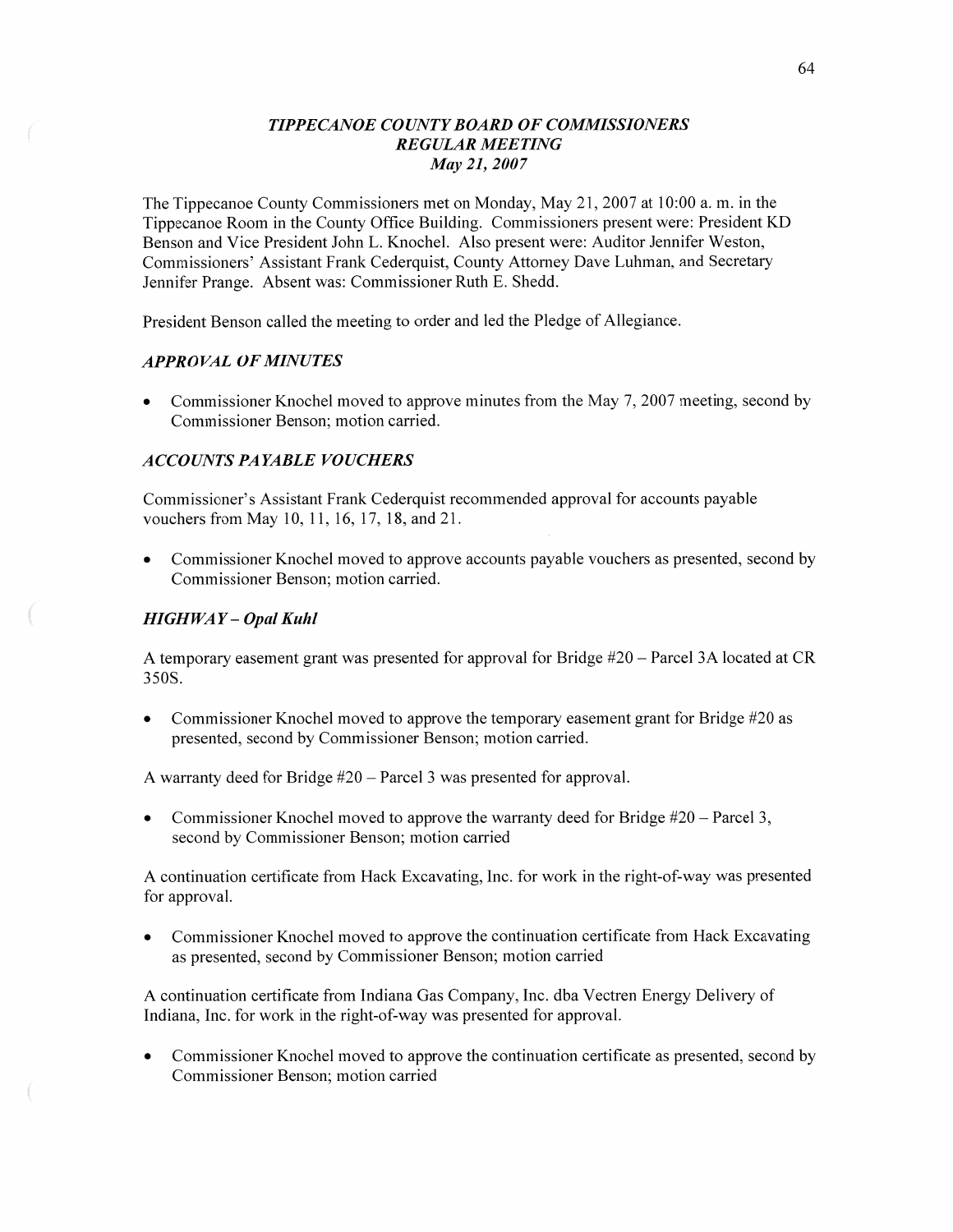### *H UAMN RESOURCES — Shirley Mennen*

Director Shirley Mennen presented a contract from Sagamore Plus Health Network. She noted **that** Great West Insurance purchased the Indiana Health Network this year and in order for county employees to continue to use Sagamore and the same network of doctors, a contract is necessary. This contract will carry the county through the end of the year.

**0** Commissioner Knochel moved to approve the contract with Sagamore Health Network as presented, second by Commissioner Benson; motion carried

## *HEAL* TH **—** Ron *Cripe*

Director Ron Cripe recommended revisions on 2006-3 O-CM. The food ordinance includes **a**  revision for warnings and a penalty schedule. He noted that the revision **states** no fine is payable for the first warning of **a** critical violation for food establishment owners. If the establishment is revisited within one year and the same problem is not corrected, a second warning with a civil penalty shall be enforced. Additionally, a provision will be included for appealing a violation set forth by the Health Department.

The fee ordinance suggests **a** permit fee be enforced in the event a replacement food permit is requested. Director Cripe noted **that** replacement permits are requested frequently and this fee would help recover cost. The fee for a replacement permit will be \$10.

**0** Commissioner Knochel moved to hear and approve Ordinance 2007-19-CM and Ordinance 2007-20-CM, second by Commissioner Benson;

Auditor Weston recorded the vote for Ordinance 2007-19-CM:

Benson Yes Knochel Yes

Ordinance 2007-19-CM passes 2-0 on first reading.

Auditor Weston recorded the vote for 2007—20-CM:

Benson Yes Knochel Yes

Ordinance 2007-20-CM passes 2-0 on first reading.

### *YOUTH SERVICES UPDATE — Rebecca Humphrey*

Director Rebecca Humphrey presented an overview of best practices across the community and the state for juvenile delinquents. She stated that our county does not provide **a** consistent juvenile assessment to assist youth immediately upon arrest and aid in determining the level of service and restriction needed. She noted that Tippecanoe County is working on implementation and funding is available for the youth level of service case management inventory. Re-entry services are continually being researched for the best opportunities for success. She added that the length of stay for youth in residential placement or secure detention within their community have a shorter stay. Additionally, she noted youth have better success rates if they are more involved with family and more connected to their community.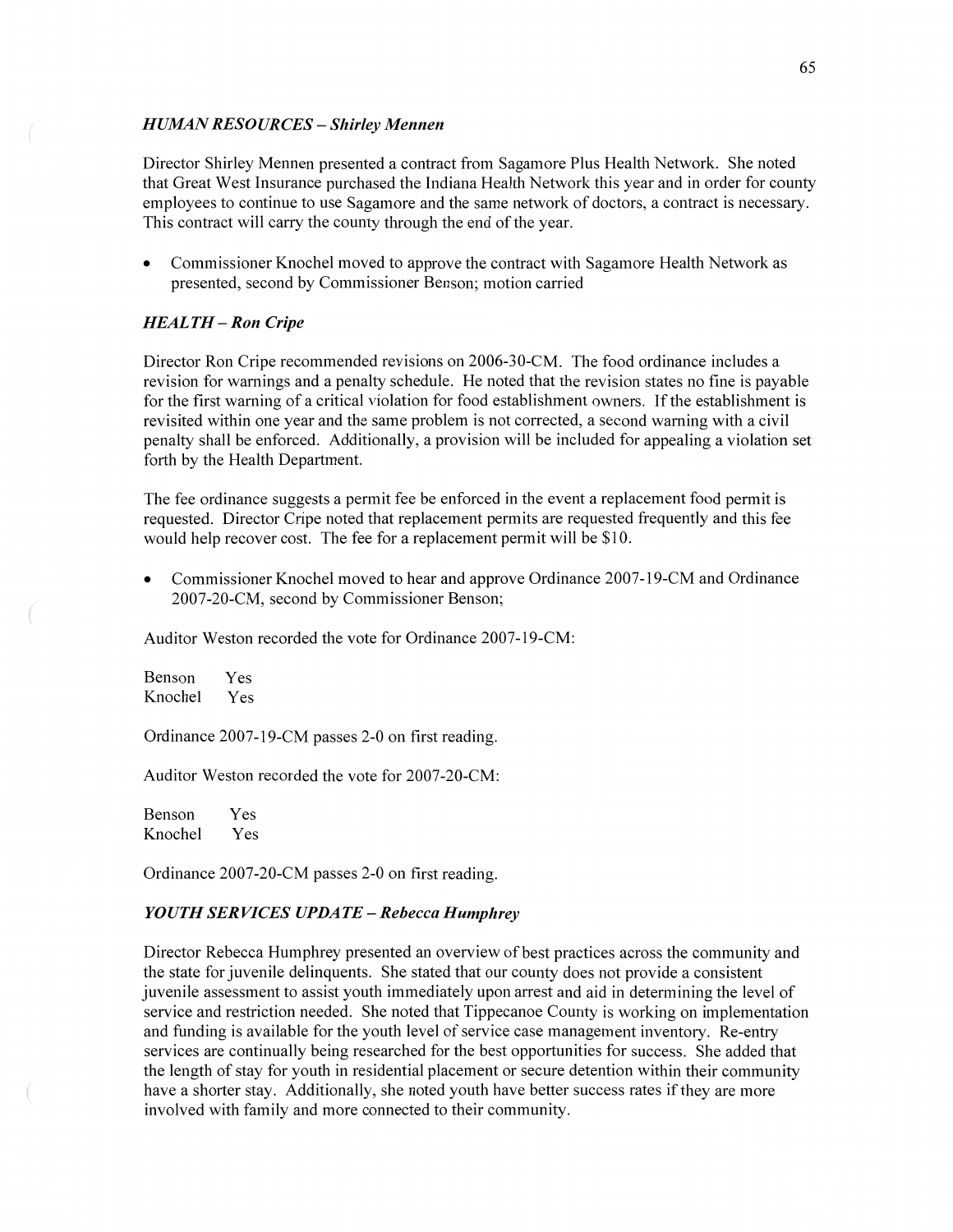### MI TS — *Diane Hawkins*

Director Hawkins presented six maintenance agreements with Verizon for various locations. She noted that this agreement is for one year only for services at 629 N.  $6<sup>th</sup>$  Street, Cary Home, Tippecanoe County Office Building, Wildcat Creek Waste District, Tippecanoe **Villa** and TEMA. Director Hawkins added that short term agreement will allow her time to research other options to provide the best deal to the county.

**0** Commissioner Knochel moved to approve the maintenance agreements for the various facilities as presented, second by Commissioner Benson; motion carried.

### *Land Management Pilot Program* **—** *Diane Hawkins & Steve Murray*

Director Steve Murray recommended approval of a contract from TACT Consulting. The proposal includes business process review for land development and management systems. This pilot project will review the office workflow to determine the acceptance and delivery of information received. He added **that** an additional option of the contract includes the opportunity to enter into additional services for other county offices to include workflow and archival of records.

**0** Commissioner Knochel moved to approve the contact with **TACT** Consulting, second by Commissioner Benson; motion carried.

# *ASSESSORS* — *Samantha Steele*

 $\left(\right.$ 

County Assessor Steele recommended approval for amendments to the 2007 Annual Trending contact. She noted that the exhibits include an amended pay schedule and an escrow agreement.

**0** Commissioner Knochel moved to approve the amendment to the trending contract and escrow agreement as presented, second by Commissioner Benson; motion carried

## *COMM* UNI TY *CORRECTIONS* **—** Pat *Scowden*

Director Scowden recommended approval of **<sup>a</sup>**grant agreement for the Department of Corrections to fund Community Corrections in Tippecanoe County in the amount of \$1,255,296 for the current grant year.

**0** Commissioner Knochel moved to approve the grant as presented, second by Commissioner Benson; motion carried.

### *DRUG FREE TIPPE CANOE* **—** *Karah Rawlings*

Karah Rawlings noted **that** Tippecanoe County received **<sup>a</sup>**grant for the Safe and Drug-Free Tippecanoe County coalition. Twelve agencies across the state will be working on this initiative with Tippecanoe County to prevent underage and binge drinking for youth 18 to 25 years old. She noted that the first year of the four year grant, the county will be drafting a strategic plan for local needs and local prevention resources. The following years will be used to implement programs and evaluate outcomes.